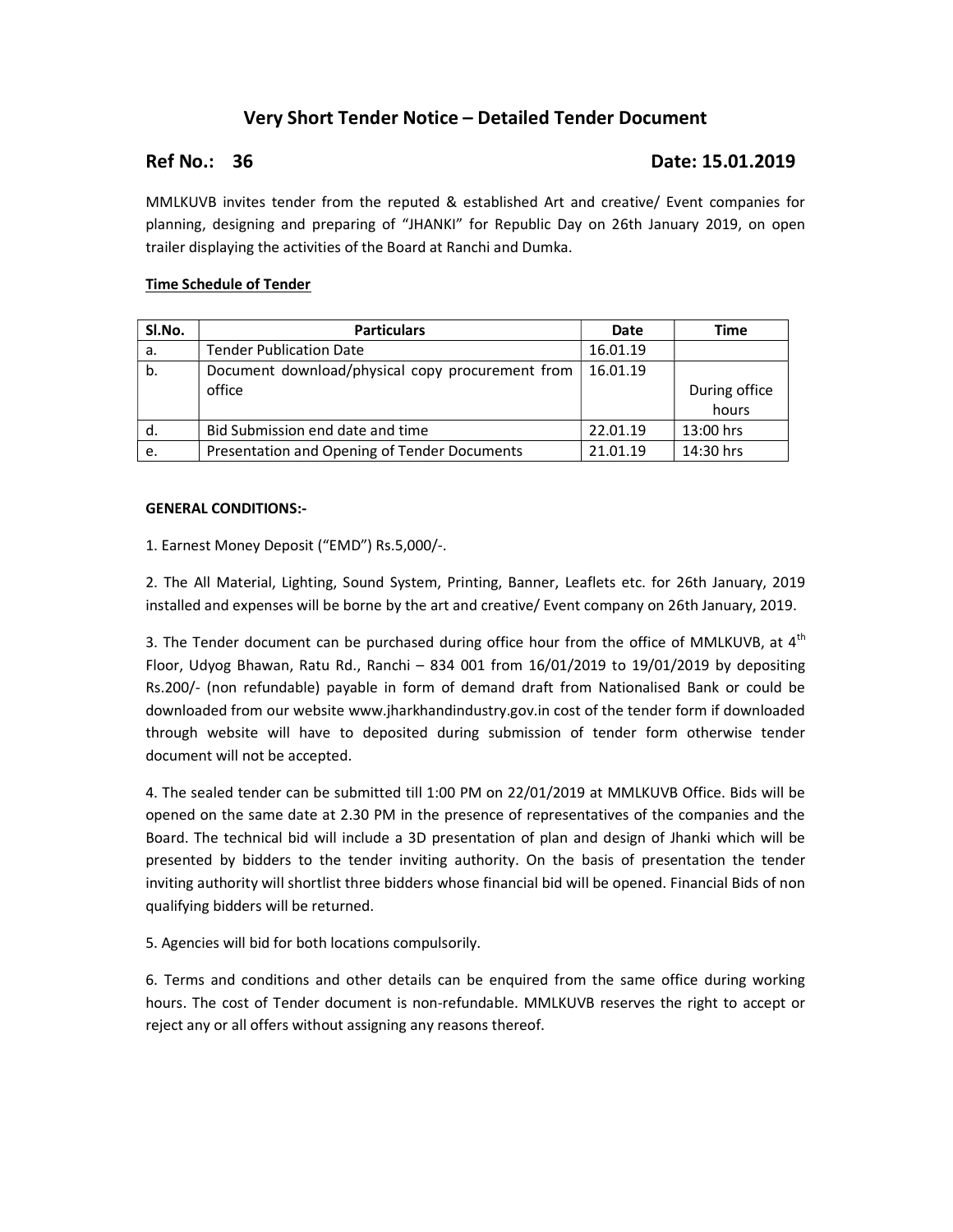### Detailed Terms and Conditions:

## Eligibility Criteria:

Bidder will enclose the following documents self certified in the technical bid (first envelope):

- 1. Covering Letter on Letter Head of the Bidder (Format present as Annexure-I and II)
- 2. Demand Draft for Rupees Five Thousand Only in favour of "Mukhyamantri Laghu Evam Kutir Udyam Vikas Board" payable at Ranchi and drawn on any nationalised bank
- 3. PAN
- 4. GST if applicable (Exemption Declaration/Certificate to be enclosed)
- 5. SSI/NSIC/MSME Registration Certificate (If applicable)
- 6. Past Experience: Work orders/completion certificates etc.
- 7. Experience Documents pertaining to such or similar events if any
- 8. ITR for last 2 years

## Mode of Submission of Bid:

Interested agencies shall submit their tender document in two parts in two different envelopes, the first to be super scribed as – Technical BID for "JHANKI" for Republic Day on 26th January 2019.

The second envelope to be super scribed as – Financial BID for "JHANKI" for Republic Day on 26th January 2019. Both the envelopes to be put together in a third envelope to be super scribed as:

"Tender for "JHANKI" for Republic Day on 26th January 2019."

Tender Ref No............Due Date of Submission..........

And to be addressed to:

The CEO,

Mukhyamantri Laghu Evam Kutir Udyam Vikas Board, 4 th Floor, Udyog Bhawan, Ratu Road, Ranchi – 834 001

## Terms and Conditions:

1. Bidder will quote rates for both locations as per the table in Price Bid. (Format present as Annexure-III)

2. Rates should be inclusive of all taxes, duties, transportation, installation, etc. at site.

3. The tender inviting authority reserves the right to cancel the tender, reject all tenders at any point of time without assigning any reason.

4. Jurisdiction for any disputes arising out of the tender will be Ranchi, Jharkhand.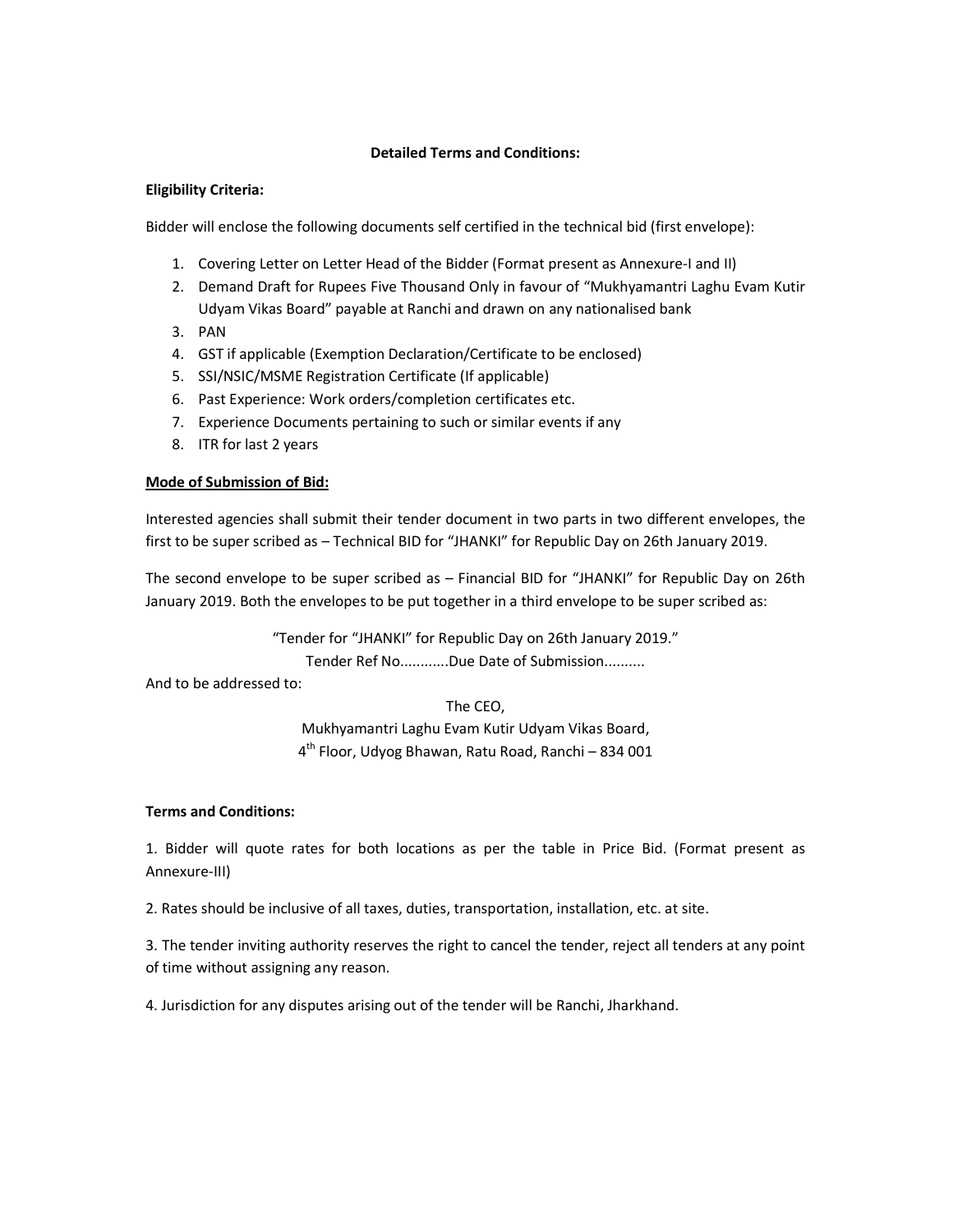#### Annexure-I

#### Covering Letter Format

To,

The CEO,

MMLKUVB, Ranchi

Sub: Tender for for "JHANKI" for Republic Day on 26th January 2019 Technical Bid cum Covering Letter

Dear Sir,

Please find enclosed our tender documents as per the subject matter.

We have fully understood the terms and conditions of the tender and shall abide by them during the tender process.

All information provided by us are true, any information furnished found to be untrue will result in disqualification and any legal action may be pursued by the tender inviting authority thereof.

We also understand that the tender inviting authority reserves the right to cancel the entire tender or disqualify our bid at any point of time without assigning any reason.

> Signature of Bidder: Name of Bidder: Seal of Bidder: Date: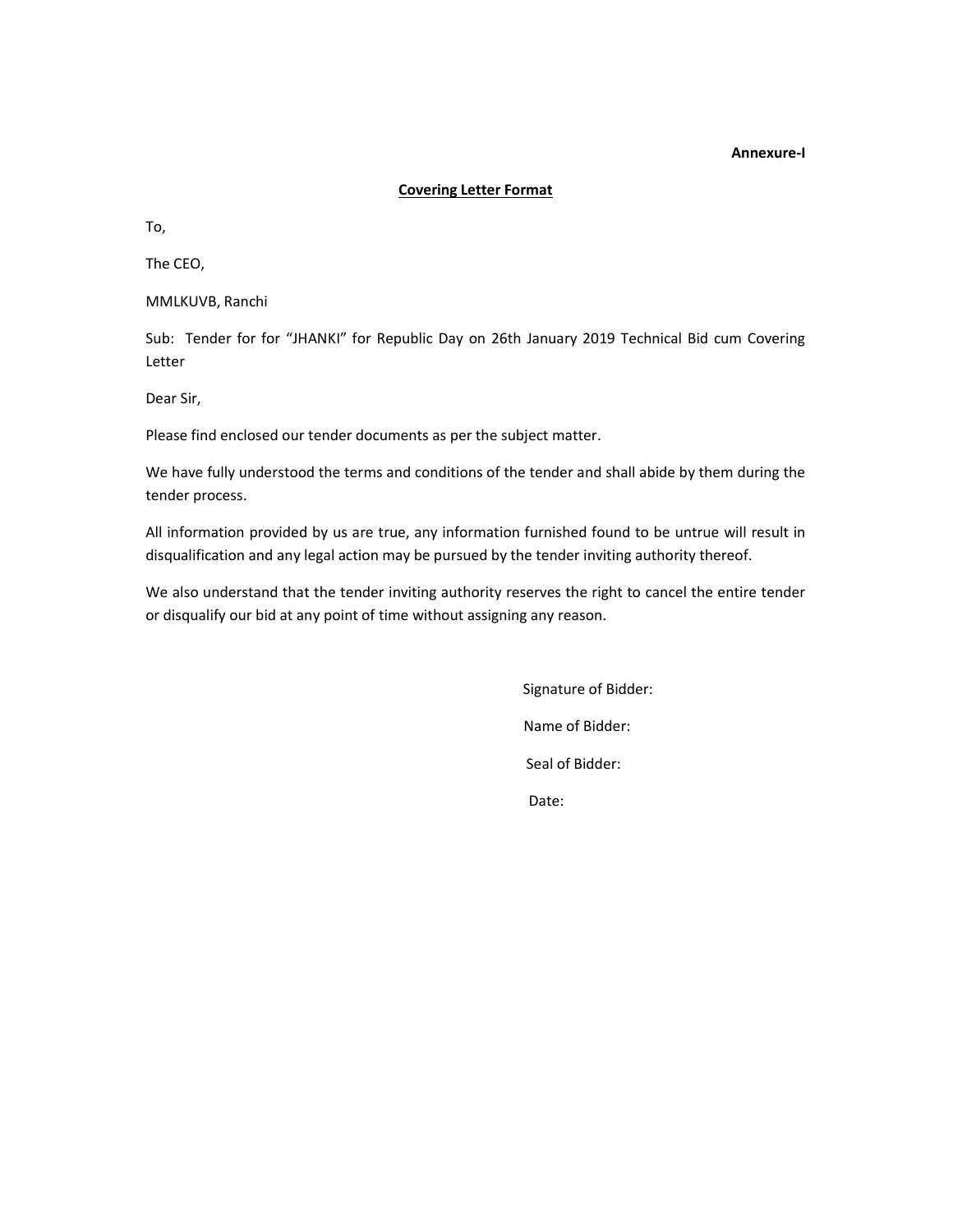#### ANNEXURE - II

### BIDDER DETAILS

- 1. Name and Address of the Firm/ Company:
- 2. Registered Address of the Firm/ Company:
- 3. Year of Formation / Incorporation:
- 4. Local Agent/ Partner Contact Address:
- 5. Contact Person (Company/Local)
- a) Name:
- b) Designation:
- c) Phone:
- d) Fax:
- e) Contact No:
- f) E-mail
- 6. Name and address of Principal Company (if there is any):

7. Brief description of the main and subsidiary business line of the company:

8. No of Years of Experience of the company in related work: